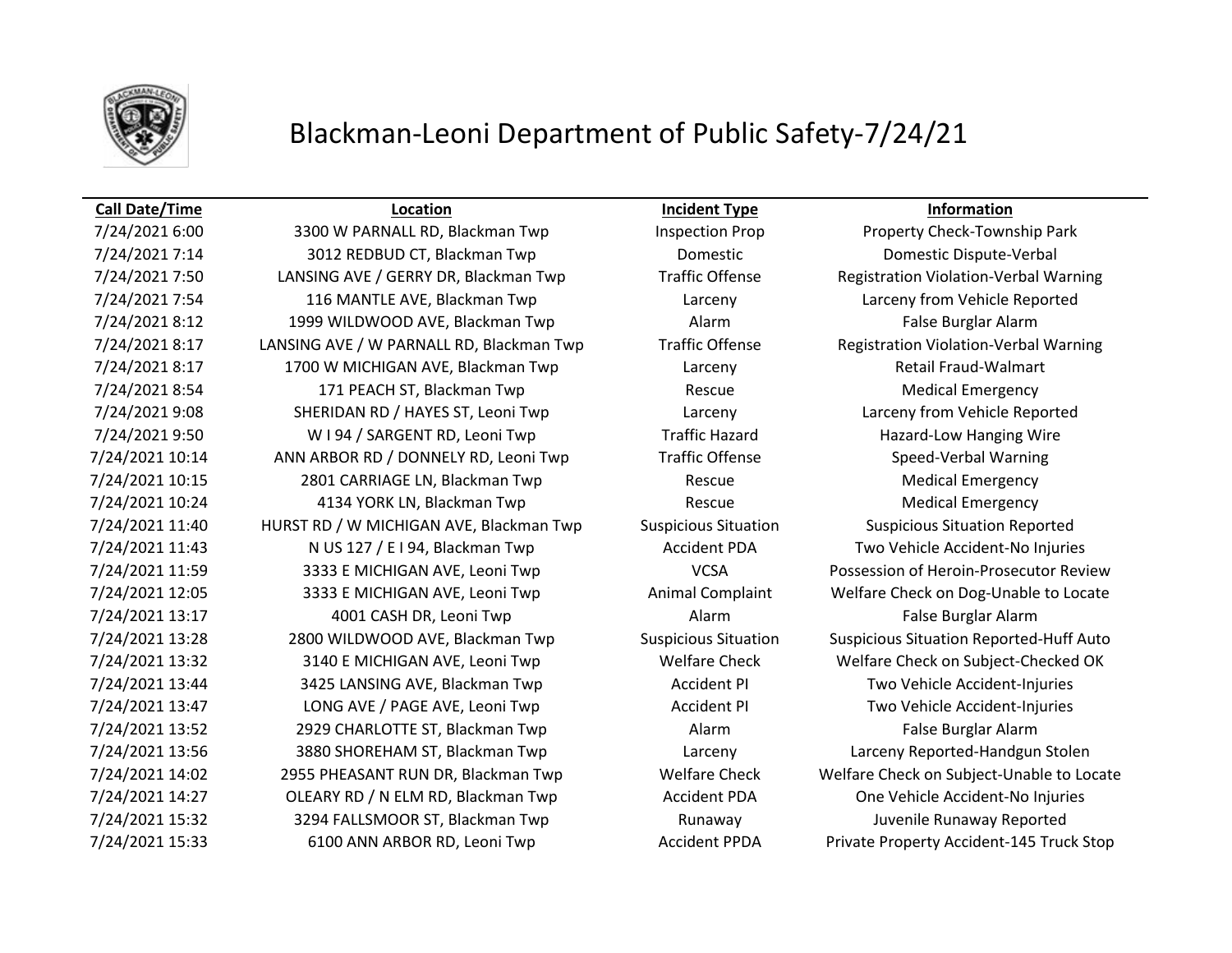

## Blackman-Leoni Department of Public Safety-7/24/21

### **Call Date/Time Location Incident Type Information**

7/24/2021 15:36 6200 MOUNTIE WAY, Blackman Twp **Alarm** Alarm False Burglar Alarm 7/24/2021 15:39 3608 WILDWOOD AVE, Blackman Twp Disorderly Subject Refusing to Leave-County Airport 7/24/2021 15:58 1700 W MICHIGAN AVE, Blackman Twp **Animal Complaint** Welfare Check on Dogs-Unable to Locate 7/24/2021 17:13 3902 SYCAMORE CT, Blackman Twp Runaway Juvenile Runaway Located 7/24/2021 17:20 3302 FALLSMOOR ST, Blackman Twp Rescue Medical Emergency 7/24/2021 17:25 3657 PAGE AVE, Leoni Twp Alarm Alarm Alarm False Burglar Alarm 7/24/2021 17:34 3588 PAGE AVE, Leoni Twp Animal Complaint Dog Left in Vehicle-Citation Issued 7/24/2021 17:50 3501 SEYMOUR RD, Leoni Twp Disorderly Trouble with Neighbor Reported 7/24/2021 18:09 5709 CRANE CT, Leoni Twp Welfare Check Welfare Check on Subjects-Checked OK 7/24/2021 18:21 1700 W MICHIGAN AVE, Blackman Twp Larceny Retail Fraud-Walmart 7/24/2021 18:33 830 ROYAL DR, Blackman Twp Disorderly Trouble with Subject Reported-America's Best 7/24/2021 18:39 413 LAURENCE AVE, Blackman Twp Rescue Medical Emergency 7/24/2021 19:01 1337 MICHAEL DR, Blackman Twp **Animal Complaint** Dog Bite Reported 7/24/2021 19:25 121 OAK GROVE AVE, Blackman Twp Alarm Alarm False Burglar Alarm 7/24/2021 19:28 4451 COVINGTON CIR 410, Blackman Twp Disorderly Trouble with Neighbor Reported 7/24/2021 19:29 3923 SYCAMORE, Blackman Twp Disorderly Trouble with Subject Reported 7/24/2021 19:39 110 N DETTMAN RD, Blackman Twp Rescue Medical Emergency 7/24/2021 19:49 135 E I 94, Sandstone Twp Assist Assist Assist to Michigan State Police-Fatal Accident 7/24/2021 20:07 3902 SYCAMORE CT, Blackman Twp Domestic Domestic Assault-Prosecutor Review 7/24/2021 20:16 445 BROAD ST, Leoni Twp Domestic Domestic Dispute-Verbal 7/24/2021 20:25 5405 E MICHIGAN AVE, Leoni Twp Fire Fire Fire Fire Tree Fire 7/24/2021 20:37 S US 127 / W I 94, Blackman Twp Traffic Hazard Hazard-Water Over Roadway 7/24/2021 20:38 418 MCCONNEL DR, Blackman Twp Traffic Hazard Hazard-Tree Blocking Roadway 7/24/2021 21:00 3300 W PARNALL RD, Blackman Twp Inspection Prop Property Check-Township Park 7/24/2021 21:48 COUNTY FARM RD / TECHNOLOGY DR, Blackman Twp Accident PDA One Vehicle Accident-No Injuries 7/24/2021 21:50 423 S LAKESIDE DR, Leoni Twp Domestic Domestic Dispute-Verbal 7/24/2021 21:59 1700 W MICHIGAN AVE, Blackman Twp Welfare Check Welfare Check on Subject-Unable to Locate 7/24/2021 22:04 5325 ANN ARBOR RD, Leoni Twp Domestic Domestic Dispute-Verbal